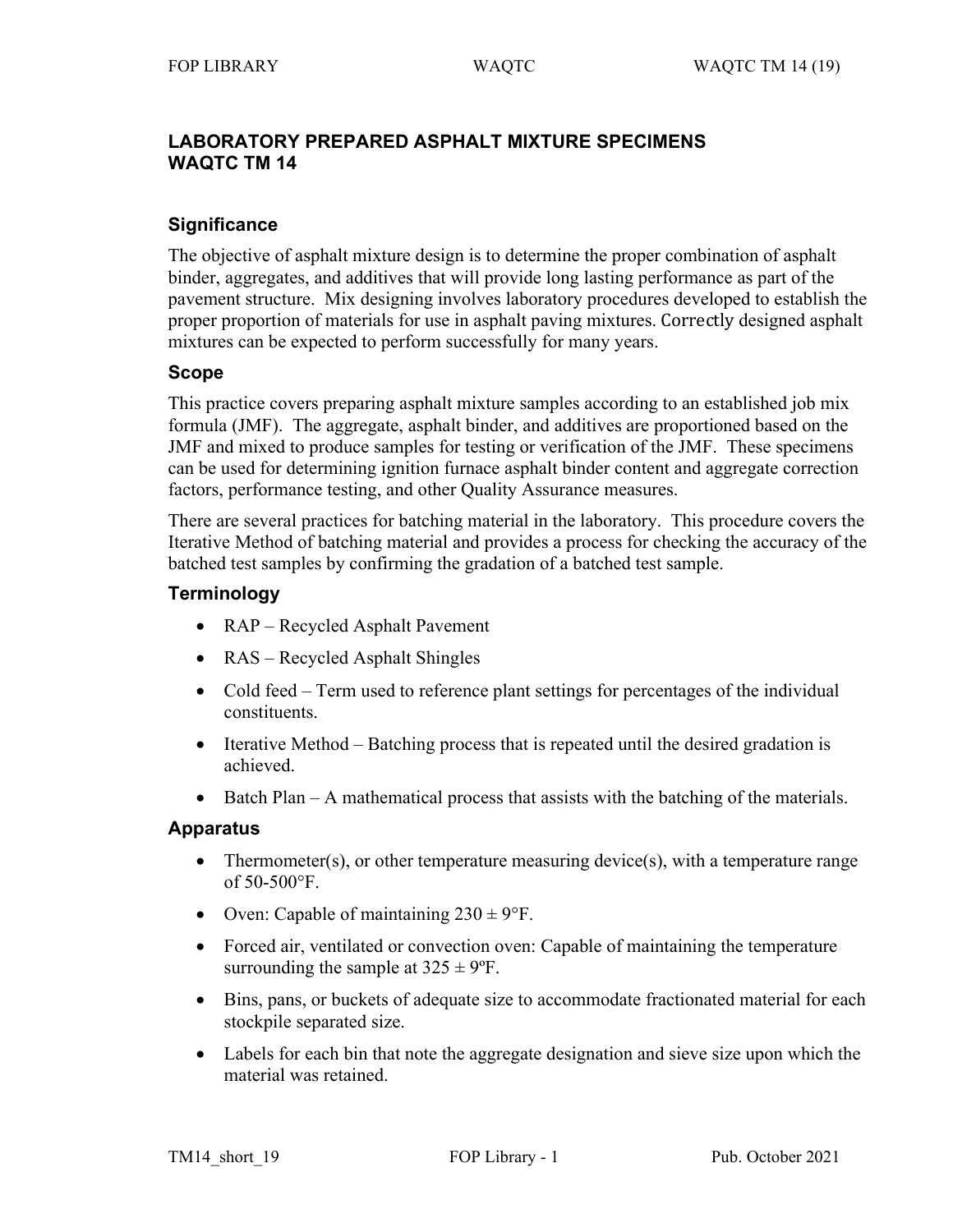- Lids or plastic coverings for bins and buckets to minimize moisture absorption in the fractionated material during storage if necessary.
- Drying/batch containers: Shallow flat metal pans large enough to accommodate a batched sample.
- Balance or scale: Capacity sufficient for the sample mass, accurate to 0.1 percent of the sample mass or readable to 0.1 g
- Sieves: meeting the requirements of the FOP for AASHTO T 27/T 11.
- Mechanical sieve shaker: meeting the requirements of the FOP for AASHTO T 27/T 11.
- Mechanical washing apparatus (optional)
- Suitable drying equipment: meeting the requirements of the FOP for AASHTO T 255.
- Containers: A pan or vessel of a size sufficient to contain the sample covered with water and to permit vigorous agitation without loss of any part of the sample or water.
- Utensils: Spoons, spatulas, brushes, stirring rods, etc.
- Mixer**:** Of sufficient capacity and design to adequately combine all ingredients.

## **Material Sampling**

- 1. Obtain representative samples of aggregate, from each stockpile listed on the JMF, according to the FOP for AASHTO R 90.
- 2. Obtain samples of asphalt binder according to the FOP for AASHTO R 66.
- 3. Obtain hydrated lime from the supplier listed on the JMF, if used.
- 4. Obtain anti-stripping agent from the supplier listed on the JMF, if used.
- 5. Obtain representative recycled material samples, after the material has been processed for hot mix production use, according to FOP for AASHTO R 90, if used.
- *Note* 1: RAP is material recovered from existing roadways during milling operations or pavement removal during construction. Most RAP requires reprocessing to be useable in new asphalt mixtures. Processing may include crushing and screening of the material.

# **Aggregate Preparation**

Obtain quality control gradation reports of the separated sizes or stockpiled materials listed on the JMF. The average gradation, expressed as a percent retained, of each stockpile will be used to verify JMF target gradation. If recycled material (RAP or RAS) is included in the JMF, verify the asphalt binder content and gradation are listed.

The virgin aggregates used in the blend may be batched unwashed or washed, according to agency requirements.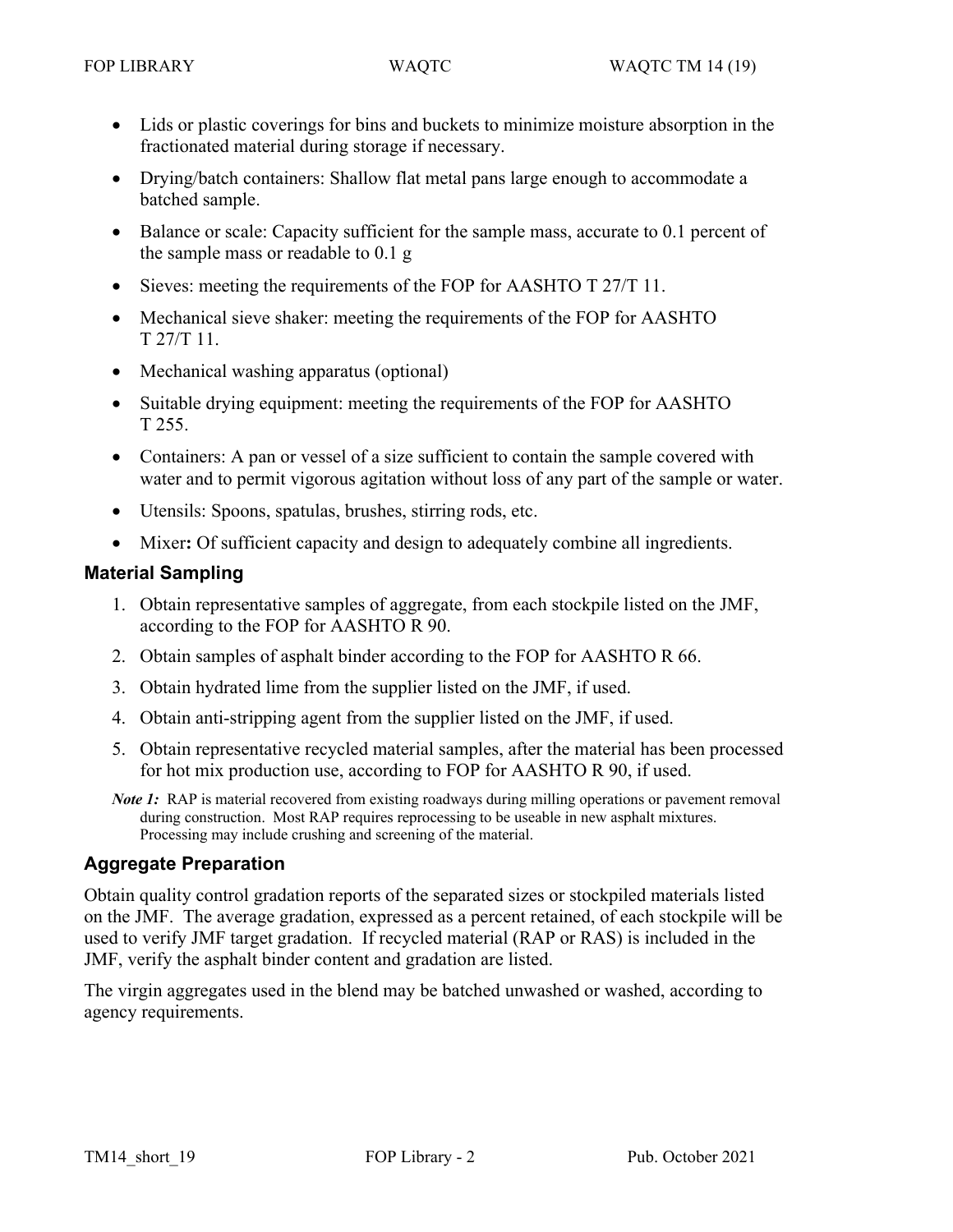# **Fractionating of Virgin Aggregate**

- 1. Dry each stockpile sample according to the FOP for AASHTO T 255.
- 2. After drying, cool and cover, if necessary, to minimize moisture absorption.
- 3. Select sieves required by the specification. Separate each stockpile sample into individual size fractions according to the FOP for AASHTO T 27/T 11.
- 4. Carefully empty the material retained on each sieve into a bin, pan, or bucket, and label according to size.

5. Cover, if necessary, to prevent moisture absorption.

### **Wash Fractionated Aggregate**

When the agency requires, the fractionated aggregate is washed and dried before batching test samples. The adherent fines that are washed out are replaced with material passing the 75 µm (No. 200) sieve during batching.

1. Wash each size of fractionated aggregate according to the FOP for AASHTO T 27/11, except for the material passing the 75 µm (No. 200) sieve or "Dust."

*Note 3:* Adherent fines may have different properties than sieved minus 75  $\mu$ m (No. 200) material.

- 2. Dry according to the FOP for AASHTO T 255.
- 3. Store in separate bins or buckets, label according to size and cover, if necessary.

# **RAP**

If RAP, RAS, or both, is included in the JMF:

1. Dry the processed recycled material overnight or to constant mass at  $125 \pm 5$ °F.

*Note* 4: Constant mass is achieved when successive mass determinations do not change more than 0.05 percent after an additional 2 hours of drying.

2. Cover and cool.

# **Aggregate Batch Plan**

Batch plans are developed one virgin aggregate stockpile at a time starting with the coarsest stockpile and progressing through the finer stockpiles.

Determine all masses to the nearest 0.1 percent of the sample mass or to the nearest 0.1 g.

- 1. Calculate the required mass for each stockpile (virgin stockpile, lime, RAP, etc.) by multiplying the desired sample size by the cold feed percentage for each stockpile and record to the nearest 0.1 g. The sum of the individual masses must add up to the desired total sample mass.
- 2. Calculate the percent retained for each sieve of the aggregate portions using the control gradation average.

*Note* 2: To reduce the number of sizes of fractionated aggregates from which the batch is prepared, agencies may allow small amounts to be added from other stockpiles. Stockpiles should meet the criteria in Appendix A, Aggregate Batching.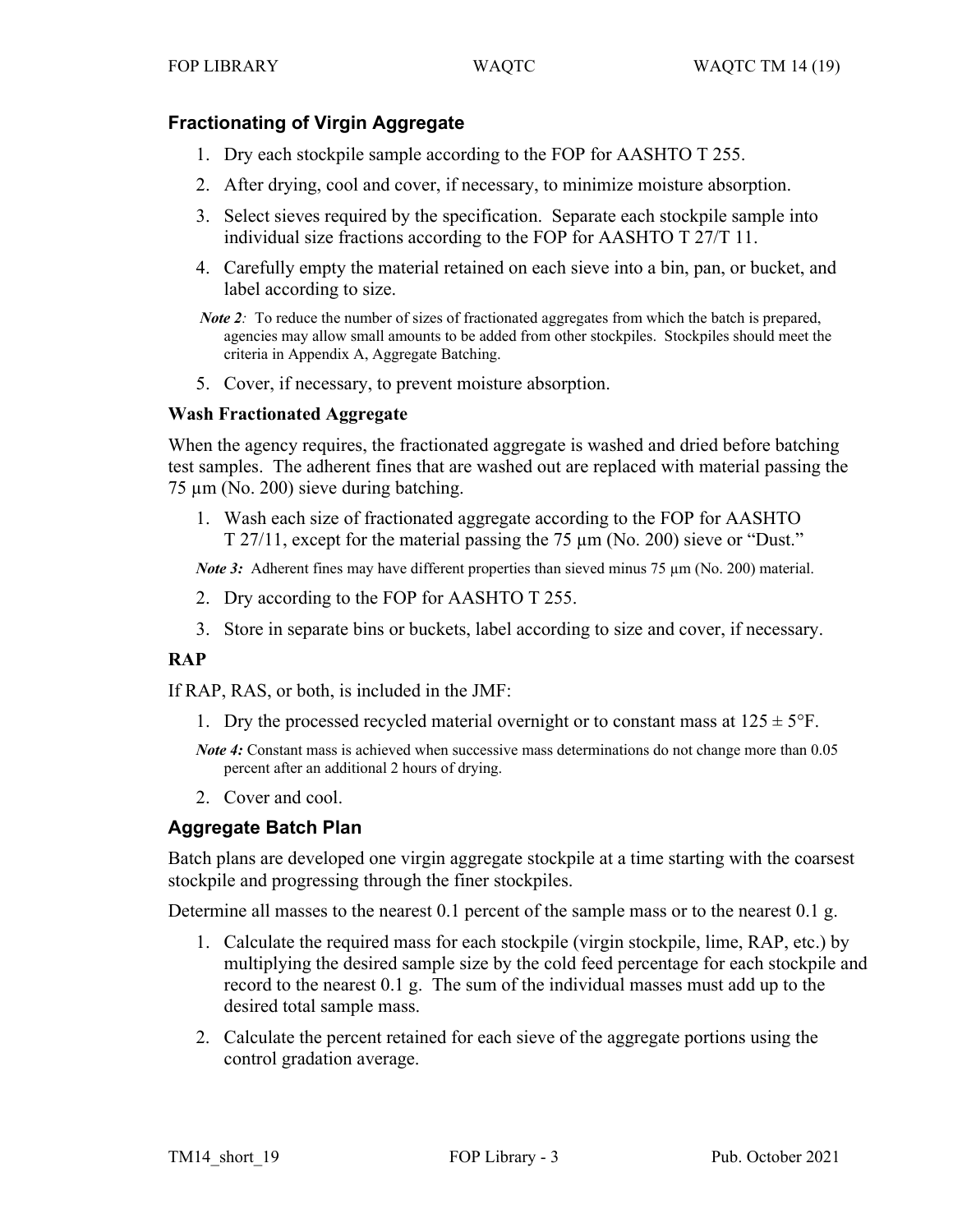- 3. Calculate the mass per sieve per stockpile. Start with the coarsest virgin aggregate stockpile, multiply the individual mass for that stockpile by the percent retained on each sieve and record to the nearest 0.1 g.
- 4. Identify the sieve sizes that material from other stockpiles will be added. Document the mass and the contributing stockpile. See Note 2.
- 5. Calculate a cumulative mass total beginning with the largest sieve on the coarsest stockpile. Begin the cumulative total on subsequent finer stockpiles with the ending cumulative total from the previous stockpile.

*Note 5*: Cumulative masses are used so that the balance is not re-zeroed between each addition possibly causing a misrepresentation of the total mass. Repeat with each successive stockpile. If cumulative totals are not used, verify mathematically that the batch plan produces the correct mass of virgin aggregate for each stockpile and the total of all virgin stockpiles.

# **Verification of Aggregate Batch Plan**

When the fractionated aggregate is not washed before batching, the minus 0.075 (No. 200) batch plan mass may need to be adjusted to compensate for adherent fines.

1. Batch the desired sample size according to the batch plan, excluding recycled material, if applicable.

*Note 6:* Refer to the FOP for AASHTO T 308 Table 1 for recommended sample size.

- 2. Perform washed sieve analysis according to the FOP for AASHTO T 27/T 11.
- 3. The batched sample percent passing must agree with the Virgin Blend Percent Passing (JMF) within the tolerances of Table 1. If the variation exceeds the allowable difference, adjust the virgin aggregate portion of the batch plan and reverify.

**Table 1 Allowable Differences Between Batched and Actual Gradations**

| <b>Sieves</b>       | Allowable Difference (%Passing) |
|---------------------|---------------------------------|
| Larger than No. 8   | $\pm 1.5\%$                     |
| No. 8 to No. 50     | $\pm 1.0\%$                     |
| Smaller than No. 50 | $\pm 0.5\%$                     |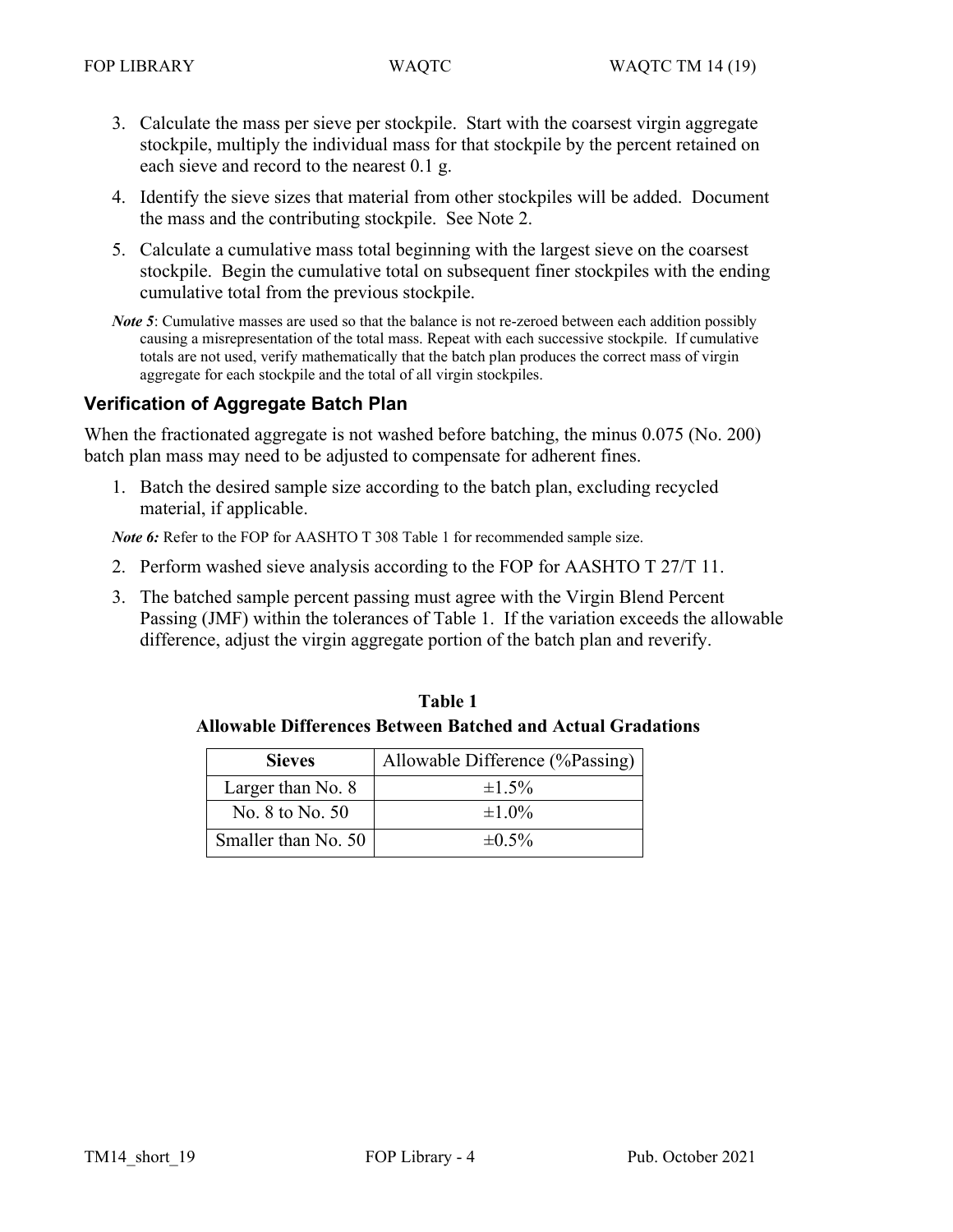### **Aggregate Preparation**

1. Batch the number of samples at desired sample size according to the batch plan, excluding recycled material, if applicable.

## **Hydrated Lime**

When hydrated lime is mixed with water before incorporating into the mixture, add to the test samples the night before mixing with asphalt binder (approximately 12 hours).

- 1. Determine the mass of hydrated lime to be added to the test sample based on the percent required in the JMF. For mixtures with RAP, the percentage is applied to the virgin aggregate only.
- 2. Weigh out the mass of hydrated lime required for each test sample and store in a closed tin with the test sample.
- 3. Add the hydrated lime to the test sample in an oven proof container.
- 4. Using a spoon or spatula, thoroughly stir the lime into the dry aggregate sample.
- 5. Add sufficient water to thoroughly wet all the aggregate and achieve a "Surface Damp Condition."
- 6. Stir the lime, aggregate and water for approximately five minutes to thoroughly combine. Do not lose any fine material. Spatulas and brushes may be used to clean the fine material from the implements. Do not transfer the mixed sample.
- 7. Place the mixed sample in the oven, set oven temperature in the mixing temperature range.
- 8. Dry according the FOP for AASHTO T 255.

# **Mixing Preparation**

- 1. Heat the mixing equipment such as bowls, mixing paddles, spoons, etc.
- 2. Heat aggregate samples 20°F above the JMF mixing temperature.
- *Note 7*: Heating aggregate above mixing temperature allows for loss of heat during the addition of the asphalt binder. Over 20 °F higher may burn the asphalt binder when it is added to the hot aggregate.
- 3. If RAP material is required, heat carefully in a controlled oven for approximately 2 hrs. at  $230 \pm 9$ °F.
- 4. Heat asphalt binder approximately 10°F above the mixing temperature range. Discard unused asphalt binder after the 3 hrs.

# **Liquid anti-stripping agent**

If liquid anti-striping agent is required:

- a) Determine the mass of anti-stripping agent to be added to the asphalt binder based on the percent required in the JMF. The percentage is applied to the asphalt binder only.
- b) Follow mixing instructions from the anti-stripping agent supplier, as not all products are incorporated in the same manner.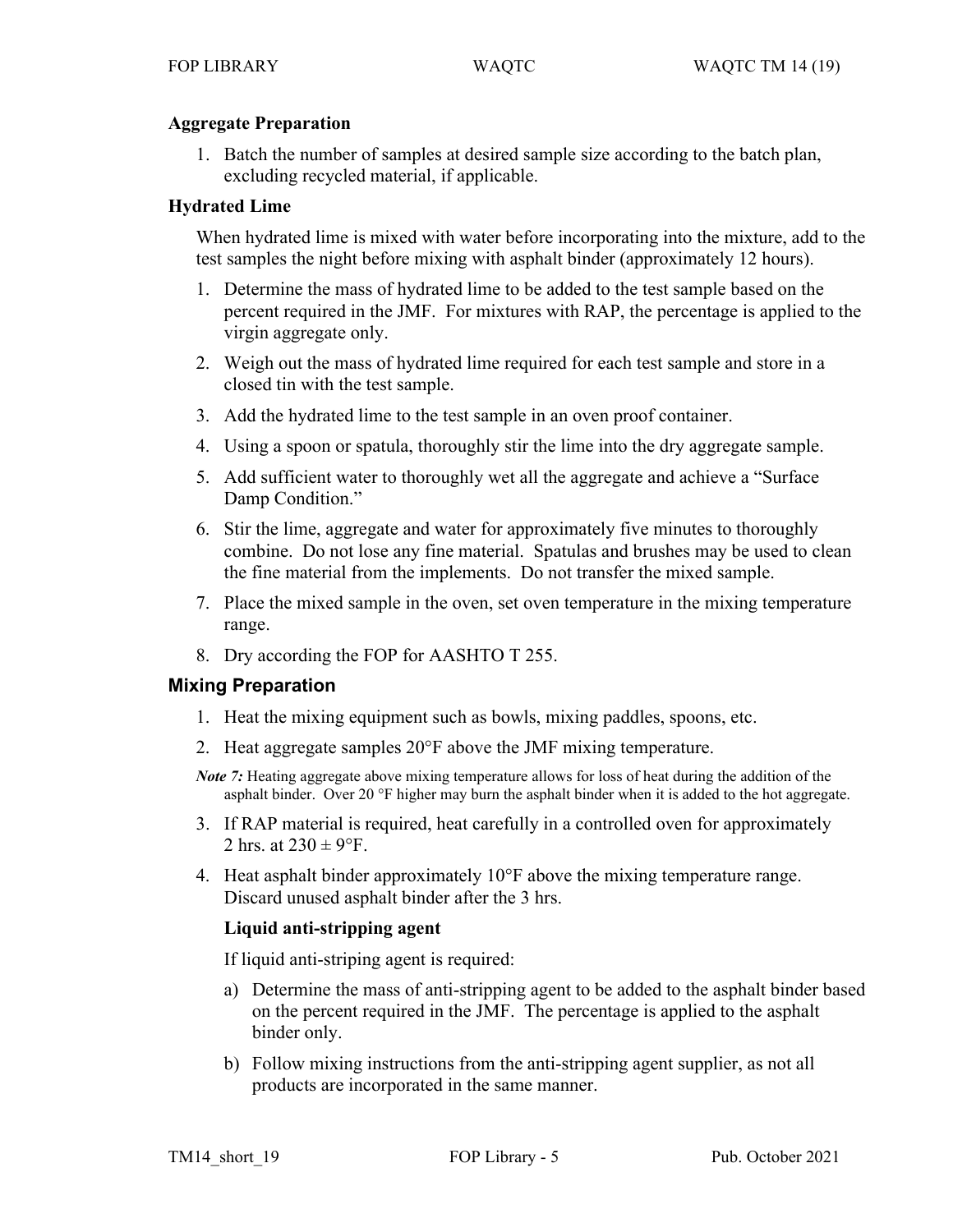- c) Heat the anti-stripping agent to  $125 \pm 15$  ° F or temperature range from manufacturer labeling.
- d) Determine and record mass of a clean container.
- e) Add asphalt binder, determine and record asphalt binder mass.
- f) Calculate the mass of anti-stripping agent to be added.
- g) Zero the scale and add calculated mass of anti-stripping agent. Record the measured mass of anti-stripping agent.
- h) Discard material if too much anti-stripping agent is added.

*Note 8:* Use of a small spoon or stirring rod will assist with anti-strip addition.

- i) Stir the combined sample thoroughly with a small spoon or stirring rod.
- j) Loosely place a lid on the container to prevent dissipation of the additive. Do not secure the lid, expansion could cause injury or loss of material.
- k) Place the combined material in an oven at the JMF mixing temperature range. During binder addition ensure product is stirred thoroughly before each use.

*Note 9:* Because the elastic properties of asphalt binder degrade when held at high temperatures, the asphalt binder must be used within 3 hrs. of achieving the mixing temperature.

#### **Mixing Procedure**

- 1. Prepare an initial specimen at the design asphalt binder content to "butter" the mixing bowl and utensils. Discard the specimen after mixing, scrape the bowl and paddle or whip with a spatula or other suitable tool.
- 2. Record mass of "buttered" bowl, spatula, and paddle or whip.
- 3. Remove the spatula and paddle or whip; zero the balance with empty bowl. Introduce the aggregate, mix thoroughly with clean, dry spatula or spoon. Record mass of aggregate, Massagg.
- 4. If RAP is required, introduce the hot RAP and mix thoroughly with the virgin aggregate. Record this mass. Determine  $M_{RAP}$  by subtracting the  $M_{\text{agg}}$  from the mass of aggregate and RAP.
- 5. Form a crater in the center of the material.
- 6. Calculate Mbinder.
- 7. Zero the scale and add calculated mass of asphalt binder. Record the measured mass of asphalt binder added.

*Note* 10: If too much asphalt binder is added, it may be removed by dipping a corner of a paper towel in the center of the asphalt binder.

- 8. Thoroughly mix for a minimum of two minutes, by hand or mixer, until asphalt binder is uniformly distributed, and aggregate is completely coated.
- 9. Stop the mixer, if used.
- 10. Stir mixture with buttered spatula, scraping the center bottom of the mixing bowl.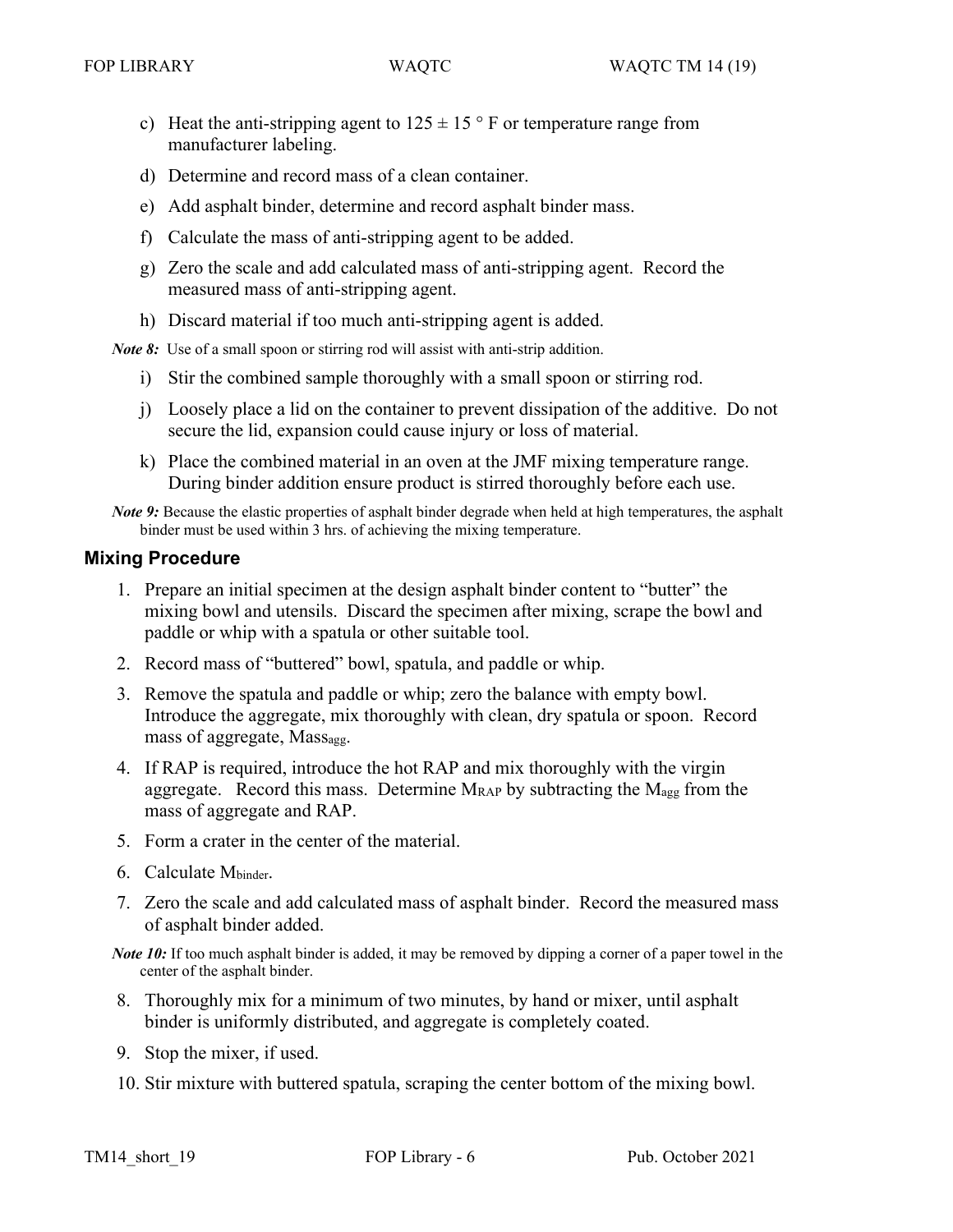- 11. If the aggregate is not thoroughly coated, continue mixing until completely coated.
- 12. Remove mixture from bowl.
- 13. Scrape bowl and paddle or whip with buttered spatula. Place all the mixture into a pan.
- 14. Record mass of empty bowl, spatula, and paddle or whip. Ensure the combined mass and the mass of the initial buttered bowl and utensils is within 0.10 percent of the sample mass of the mixed sample.

*Note 11*: For a 4700 g sample,  $0.10\% = 4.7$  g. and for a 2100 g sample,  $0.10\% = 2.1$  g.

- 15. Age the mixed specimen according to AASHTO R 30 or agency requirements.
- 16. Repeat steps 3 thru 15 for each specimen to be mixed.

# **Calculations**

# **Trial Batch Plan**

## **Mass of material contributed per stockpile:**

mass per stockpile = sample size  $\times$  stockpile%

Where:

|             | mass per stockpile $=$ mass of material from each stockpile in test sample |
|-------------|----------------------------------------------------------------------------|
| sample size | $=$ desired mass of test sample                                            |
| stockpile%  | $=$ percent of each stockpile in the mixture (JMF)                         |

# **Mass of material contributed to each sieve per stockpile:**

mass per stockpile per sieve = mass per stockpile  $\times$  % retained per sieve

Where:

| mass per stockpile per sieve | $=$ | amount of fractionated aggregate from<br>each stockpile for each sieve size |
|------------------------------|-----|-----------------------------------------------------------------------------|
| <i>V</i> oretained per sieve |     | percent retained on each sieve (calculated<br>from crushing records)        |

### **Anti-stripping agent mass added before heating asphalt binder:**

|                         | $M_{additive} = \text{\%additive} \times M_{heated\,binder}$                                 |
|-------------------------|----------------------------------------------------------------------------------------------|
| $\rm M$ additive        | $=$ mass of anti-stripping agent to be added to the mass of<br>measured asphalt binder       |
|                         | % additive $=$ percent of anti-stripping agent, based on mass of asphalt binder,<br>from JMF |
| $M$ heated binder $\Xi$ | mass of asphalt binder heated for mixing                                                     |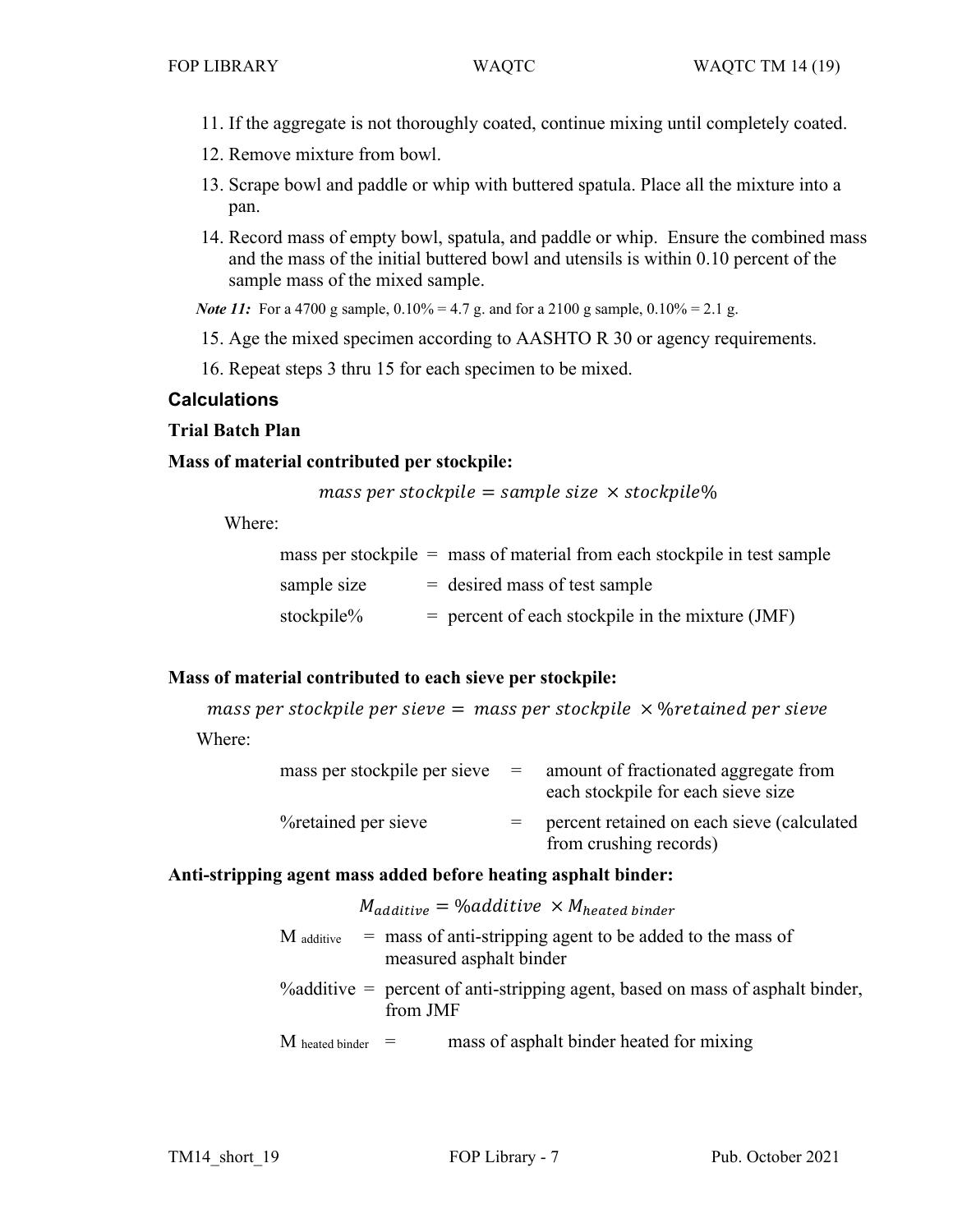#### **Asphalt binder mass**

Asphalt binder mass is based on a percent of the mass of "hot" aggregate.

### **Mixes without RAP**

Determine the mass of asphalt binder to be added to a mix without RAP:

$$
M_{binder} = \frac{P_b \times M_{agg}}{(100 - P_b)}
$$

Where:

 $M<sub>binder</sub>$  = Mass of asphalt binder to be added to the prepared test sample  $P_b$  = Required percent asphalt binder  $M_{\text{agg}}$  = Mass of hot test sample

### **Mixes with RAP**

Determine the mass of asphalt binder in the RAP:

$$
M_{RAP\,binder} = M_{RAP} \times \frac{P_{bRAP}}{100}
$$

Where:

 $M_{RAP \, \text{binder}}$  = Mass of asphalt binder in the RAP  $M_{RAP}$  = Mass of RAP in sample  $P<sub>bRAP</sub>$  = Percent of asphalt binder in the RAP

Determine the amount of asphalt binder to be added to mixes with RAP:

$$
M_{binder} = \left[ P_b \times \frac{(M_{agg} + M_{RAP} - M_{RAP\,binder})}{(100 - P_b)} \right] - M_{RAP\,binder}
$$

# **Asphalt Binder**

## **Anti-stripping agent mass**

$$
M_{additive} = \text{\%additive} \times M_{binder}
$$
  

$$
M_{additive} = 0.25\% \times 850 g = 2.1 g
$$

Given:

 $\%$ additive =  $0.25\%$  $M_{\text{binder}}$  = 850 g.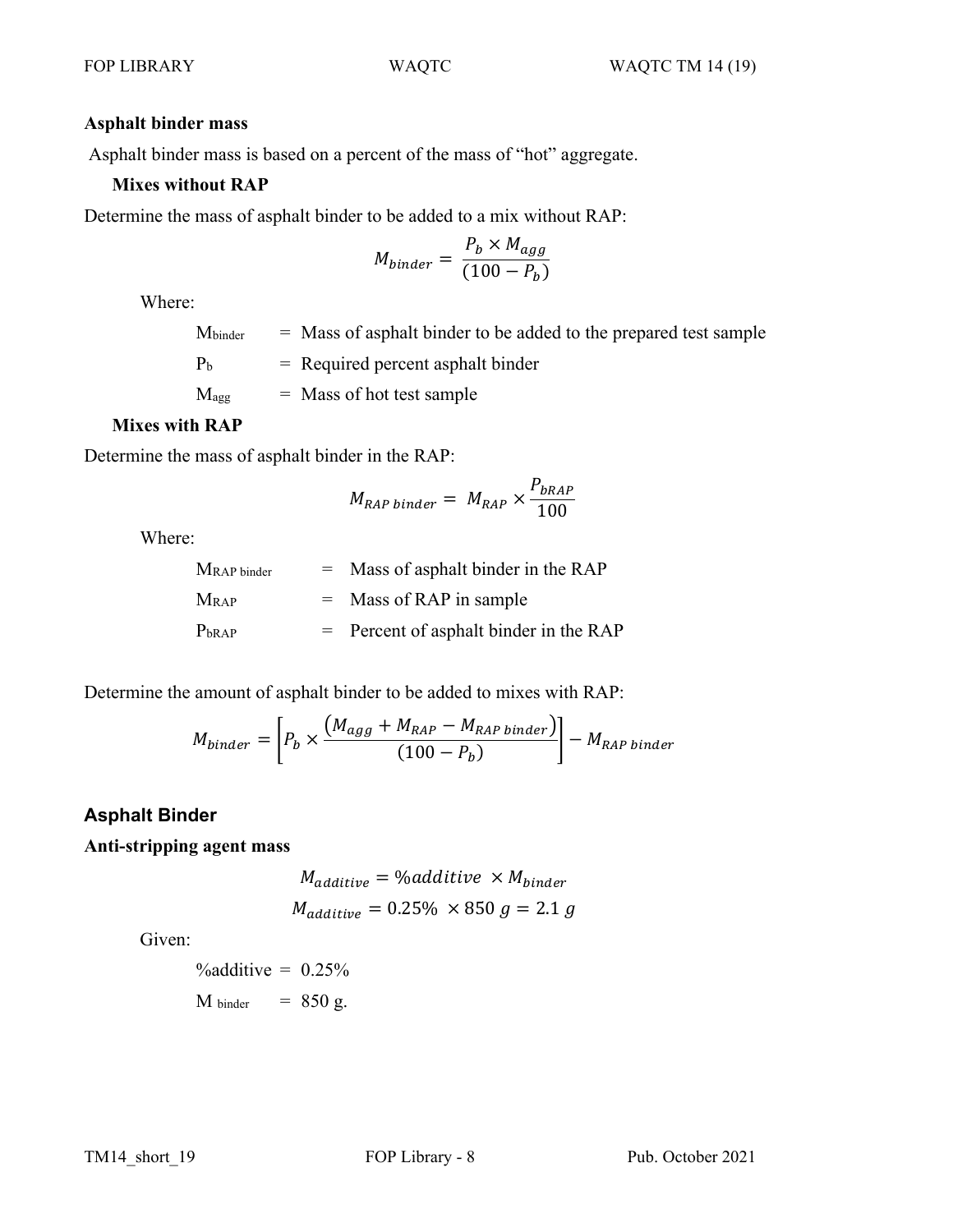# **Asphalt binder mass – mixtures without RAP**

$$
M_{binder} = \frac{P_b \times M_{agg}}{(100 - P_b)}
$$

$$
M_{binder} = \frac{6.0\% \times 4500.0 \ g}{(100\% - 6.0\%)} = \frac{2700.0 \ g}{94.0\%} = 287.2 \ g
$$

Given:

 $P_b = 6.0 \%$  from JMF  $M_{agg}$  = 4500.0 g hot aggregate

*Note* 13: A factor can be determined for subsequent specimens by taking  $P_b$  divided by 100- $P_b$ . Then the hot aggregate mass is multiplied by this factor for an expedient oil add determination.

#### **Asphalt binder mass – mixtures with RAP**

Determine mass of asphalt binder in RAP:

$$
M_{RAP\,binder} = M_{RAP} \times \frac{P_{bRAP}}{100}
$$
  

$$
M_{RAP\,binder} = 1125.0 \, g \, x \, \frac{4.88\%}{100} = 54.9 \, g
$$

Given:

$$
M_{\text{RAP}} = 1125.0 \text{ g}
$$
  

$$
P_{\text{b RAP}} = 4.88\%
$$

Determine mass of asphalt binder:

$$
M_{binder} = \left[ P_b \times \frac{\left( M_{agg} + M_{RAP} - M_{RAP\,binder} \right)}{(100 - P_b)} \right] - M_{RAP\,binder}
$$

$$
Mass_{binder} = \left[ 6.0\% \times \frac{(4500 \, g - 54.9 \, g)}{(100\% - 6.0 \, \%)} \right] - 54.9 \, g = 228.8 \, g
$$

$$
P_b = 6.0 \text{ percent from JMF}
$$
  

$$
M_{agg} = 3375.0 \text{ g}
$$
  

$$
M_{agg} + M_{RAP} = 4500.0 \text{ g hot aggregate and RAP}
$$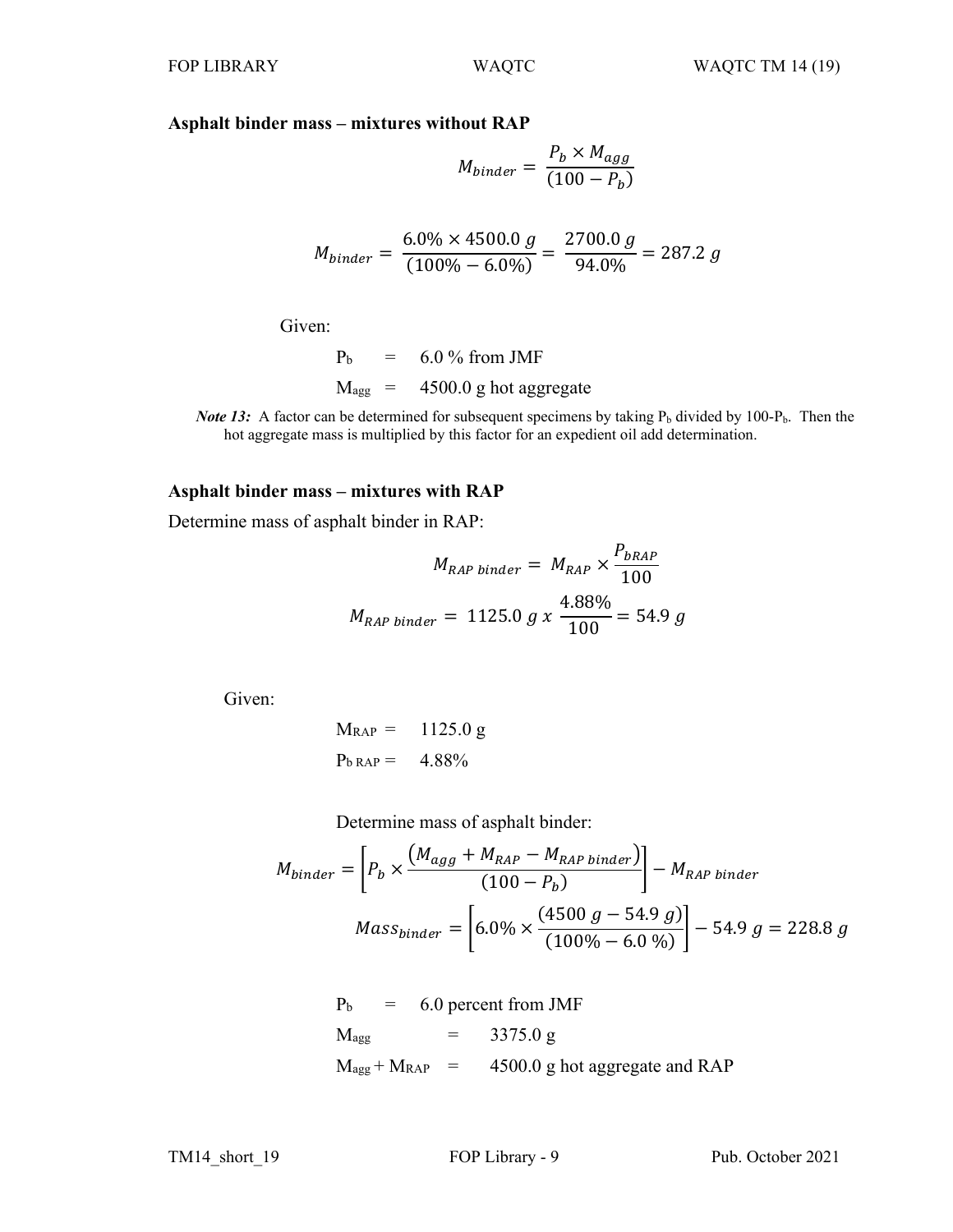# **Check of Calculation**

$$
\left[\frac{(54.9g + 228.8g)}{(4500g + 228.8g)}\right] x 100 = 6.0\%
$$

# **Report**

- Project name
- Date of batching
- Specimen identification
- Virgin aggregate mass
- RAP mass, if required
- Percentage of asphalt binder in specimen, nearest 0.1 percent
- Asphalt binder mass
- Anti-Strip mass, if applicable
- Conditioning process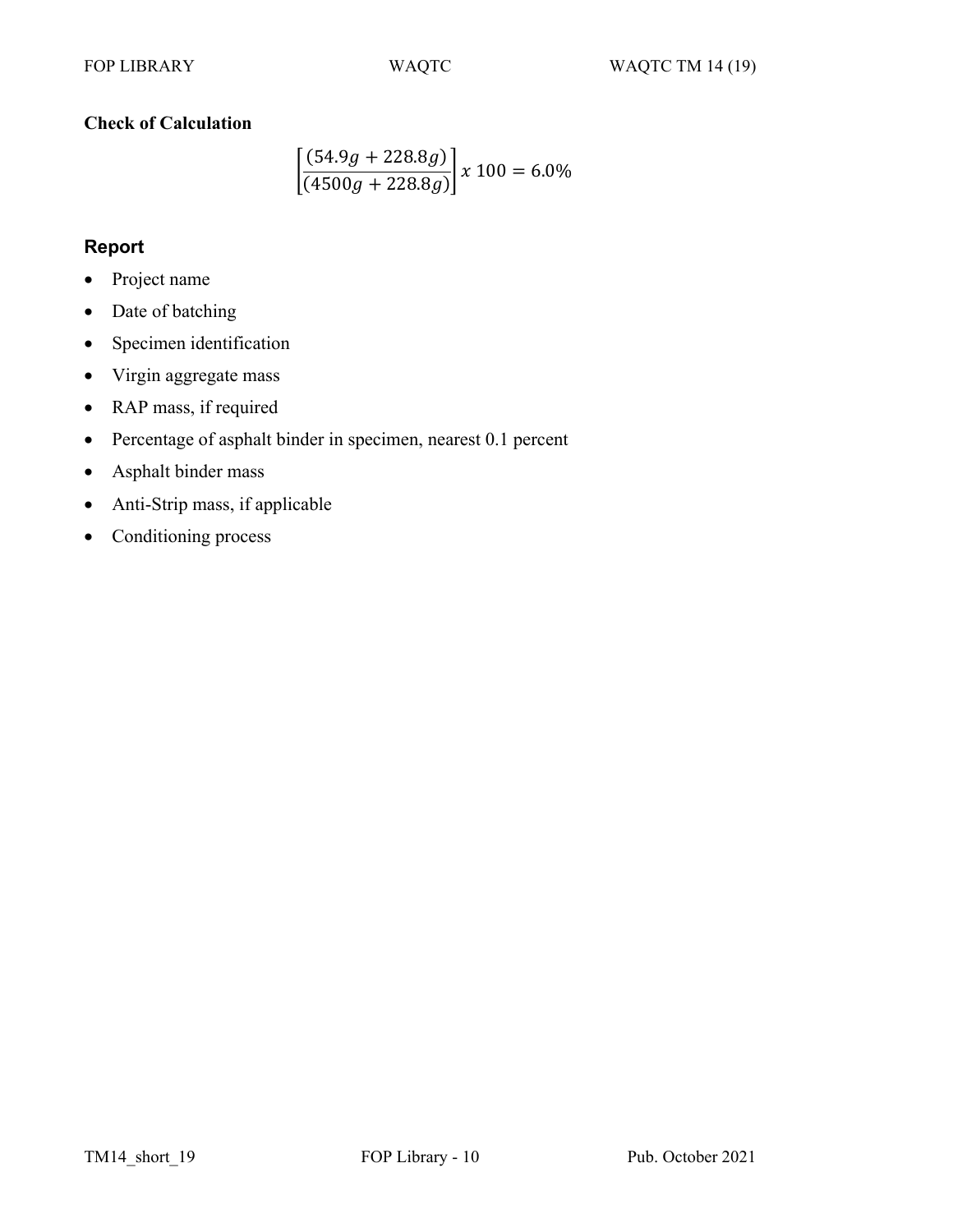# **APPENDIX—AGGREGATE BATCHING**

(Non-Mandatory Information)

The following guidelines should be considered when batching virgin aggregates that have small amounts of retained material that are encountered during the separation phase and will reduce the number of containers required for material storage:

- The percent retained for the sieve to be moved is less than 10 percent. Material meeting this condition must have a retained like size on the next stockpile or batching of the separated size will be required.
- Stockpiles to be combined are from the same source and same parent material. Aggregates from different sources should not be combined.
- The particle shape and texture are essentially the same for the sieve sizes to be combined.

Stockpiles are produced using similar processes (e.g. do not mix stockpiles of crushed material with stockpiles of uncrushed material; do not mix unwashed stockpiles with washed stockpiles, etc.).

# **Example**

Batch a gyratory sample of 4750 g. of asphalt mixture, the aggregate portion will be about *4500 g*. The mixture is to have 25 percent RAP with three virgin stockpiles of 18, 27, and 30 percent.

### **Batch Mass for the 12.5 to 4.75 mm (1/2 in. to No. 4) stockpile**

Required mass = 
$$
4500 \, g \times \frac{18\%}{100} = 810.0 \, g
$$

| <b>Stockpile</b>  | 12.5 to 4.75 mm<br>$(1/2$ in. to No. 4) | 4.75 to 1.18 mm<br>(No. 4 to No. 8) | 4.75 to 1.18 mm<br>(No. 4 to No. 8) | <b>RAP</b> |
|-------------------|-----------------------------------------|-------------------------------------|-------------------------------------|------------|
| Cold feed %       | 8%                                      | 27%                                 | $30\%$                              | 25%        |
| <b>Batch Mass</b> | $810.0 \text{ g.}$                      | 1215.0 g                            | 1350.0 g                            | 1125.0 g   |

The sum of the batch masses must add up to the original aggregate target mass, in this example:  $810.0 \text{ g} + 1215.0 \text{ g} + 1350.0 \text{ g} + 1125.0 \text{ g} = 4500.0 \text{ g}$ .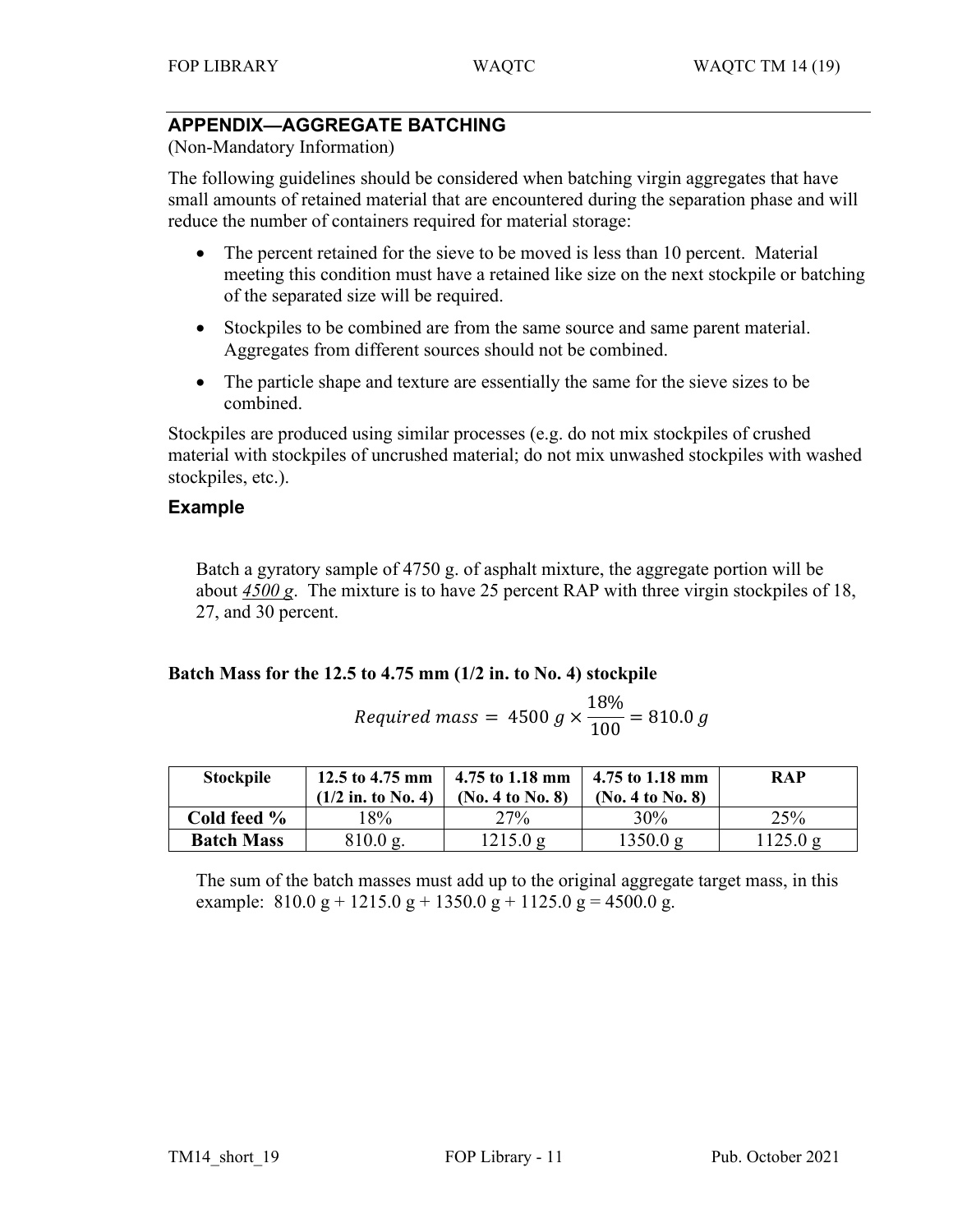| <b>Sieve Size</b>  | %Retained | <b>Batch</b> | <b>Mass</b>       | <b>Cumulative</b> |
|--------------------|-----------|--------------|-------------------|-------------------|
| $mm$ (in.)         |           | <b>Mass</b>  | <b>Carried to</b> | <b>Batch Mass</b> |
|                    |           | g            | <b>Next Pile</b>  | g                 |
|                    |           |              | g                 |                   |
| 25(1)              | 0.0       | 0.0          | 0.0               | 0.0               |
| 19.0(3/4)          | $0.0\,$   | $0.0\,$      | 0.0               | 0.0               |
| 12.5(1/2)          | 3.3       | 26.7         | 0.0               | 26.7              |
| 9.5(3/8)           | 49.4      | 400.1        | 0.0               | 426.8             |
| 6.25(1/4)          | 39.8      | 322.4        | 0.0               | 749.2             |
| $4.75$ (No. 4)     | 3.5       | 28.4         | $-28.4$           |                   |
| $2.36$ (No. 8)     | 1.7       | 13.8         | $-13.8$           |                   |
| $1.18$ (No. 16)    | 0.2       | 1.6          | $-1.6$            |                   |
| $0.600$ (No.       | 0.0       | 0.0          | 0.0               |                   |
| <b>30</b> )        |           |              |                   |                   |
| $0.300$ (No.       | 0.1       | 0.8          | $-0.8$            |                   |
| 50)                |           |              |                   |                   |
| $0.150$ (No.       | 0.0       | 0.0          | 0.0               |                   |
| 100)               |           |              |                   |                   |
| $0.075$ (No.       | 0.0       | 0.0          | 0.0               |                   |
| 200)               |           |              |                   |                   |
| <b>Minus 0.075</b> | 2.0       | 16.2         | $-16.2$           |                   |
| (No. 200)          |           |              |                   |                   |
| <b>Total</b>       | 100.0     | 810.0        | $-60.8$           |                   |

## **Mass per sieve for 12.5 to 4.75 mm (1/2 in. to No. 4) stockpile**

The %Retained column must equal 100.0 percent. The Batch Mass Column should equal 810.0 g.

The Total Batch Mass plus the Mass Carried to Next Pile for sieves smaller than the 6.25 mm (1/4 in.) is  $810.0 \text{ g} + (-60.8 \text{ g}) = 749.2 \text{ g}$ .

The minus sign shows mass is being removed from this portion of the Batch Plan. It will be added to the next (pile plus sign).

*Note* 12: Carrying minor amounts of material when batching as in this example reduces the number of fractionated sizes. In case, there are eight less bins from just this stockpile.

The material retained on the 12.5 mm (1/2 in) was 3.3 % and meets the less than 10 percent requirement but doesn't have a like material in the next stockpile, so it must be batched.

Continue with the next stockpile, 4.75 to 1.18 mm (No. 4 to No. 8).